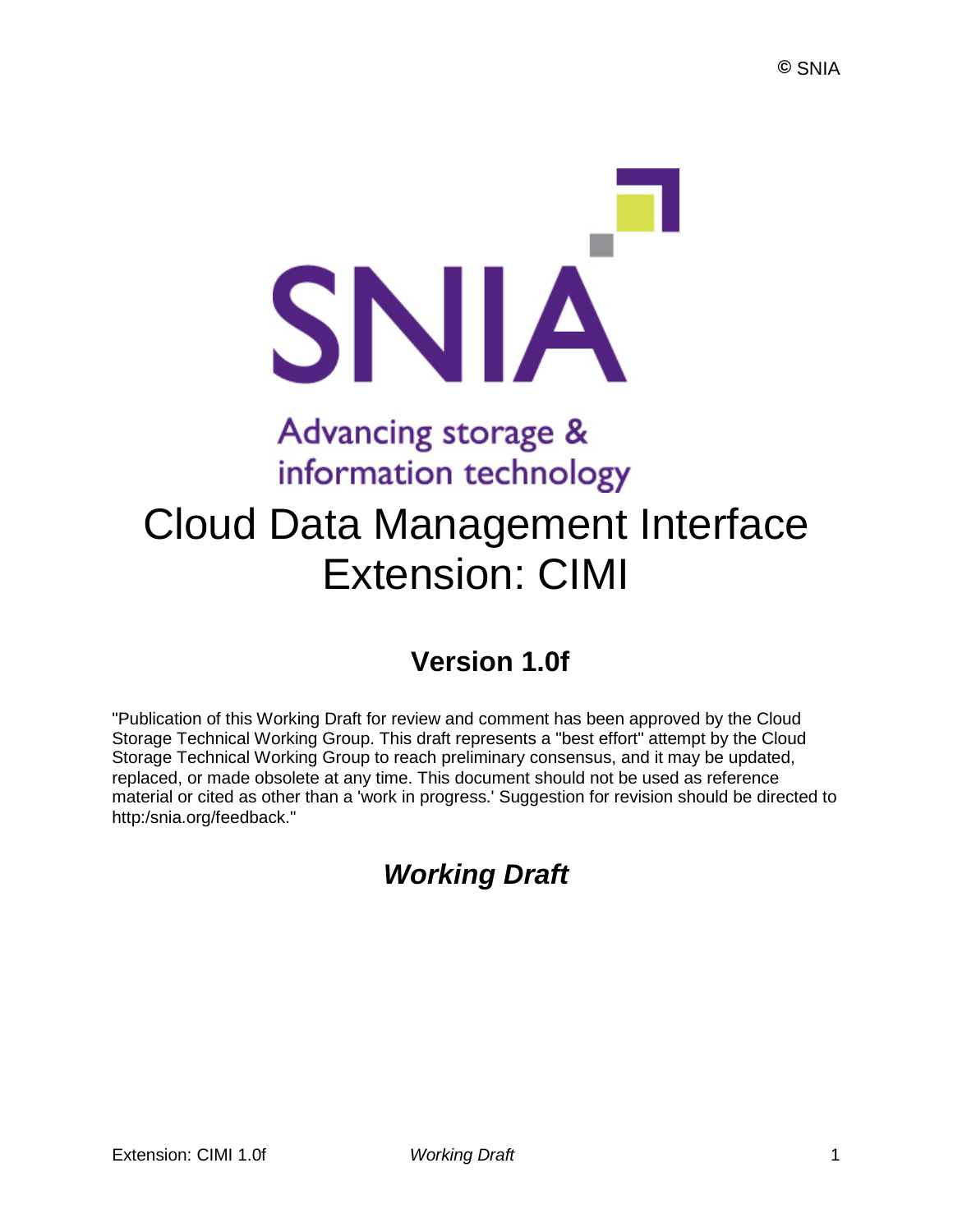| Date       | <b>Version</b>   | <b>By</b>               | <b>Comments</b>                                                     |
|------------|------------------|-------------------------|---------------------------------------------------------------------|
| 12/14/2011 | 1.0a             | Mark Carlson,<br>Oracle | Document created                                                    |
| 1/16/2012  | 1.0 <sub>b</sub> | Marie McMinn            | Updates to include standard SNIA front matter and<br>technical edit |
| 1/20/2012  | 1.0 <sub>c</sub> | Mark Carlson,<br>Oracle | Split the CIMI and OVF extensions                                   |
| 1/26/2012  | 1.0 <sub>d</sub> | Marie McMinn            | Performed minor edits.                                              |
| 1/30/2013  | 1.0e             | Mark Carlson.<br>Oracle | Updated for latest CIMI integration                                 |
| 2/8/2012   | 1.0.f            | Marie McMinn            | Performed minor edits.                                              |

### **Revision History**

The SNIA hereby grants permission for individuals to use this document for personal use only, and for corporations and other business entities to use this document for internal use only (including internal copying, distribution, and display) provided that:

- Any text, diagram, chart, table, or definition reproduced shall be reproduced in its entirety with no alteration, and,
- Any document, printed or electronic, in which material from this document (or any portion hereof) is reproduced shall acknowledge the SNIA copyright on that material, and shall credit the SNIA for granting permission for its reuse.

Other than as explicitly provided above, you may not make any commercial use of this document, sell any excerpt or this entire document, or distribute this document to third parties. All rights not explicitly granted are expressly reserved to SNIA.

Permission to use this document for purposes other than those enumerated above may be requested by e-mailing tcmd@snia.org. Please include the identity of the requesting individual and/or company and a brief description of the purpose, nature, and scope of the requested use.

Copyright © 2013 Storage Networking Industry Association.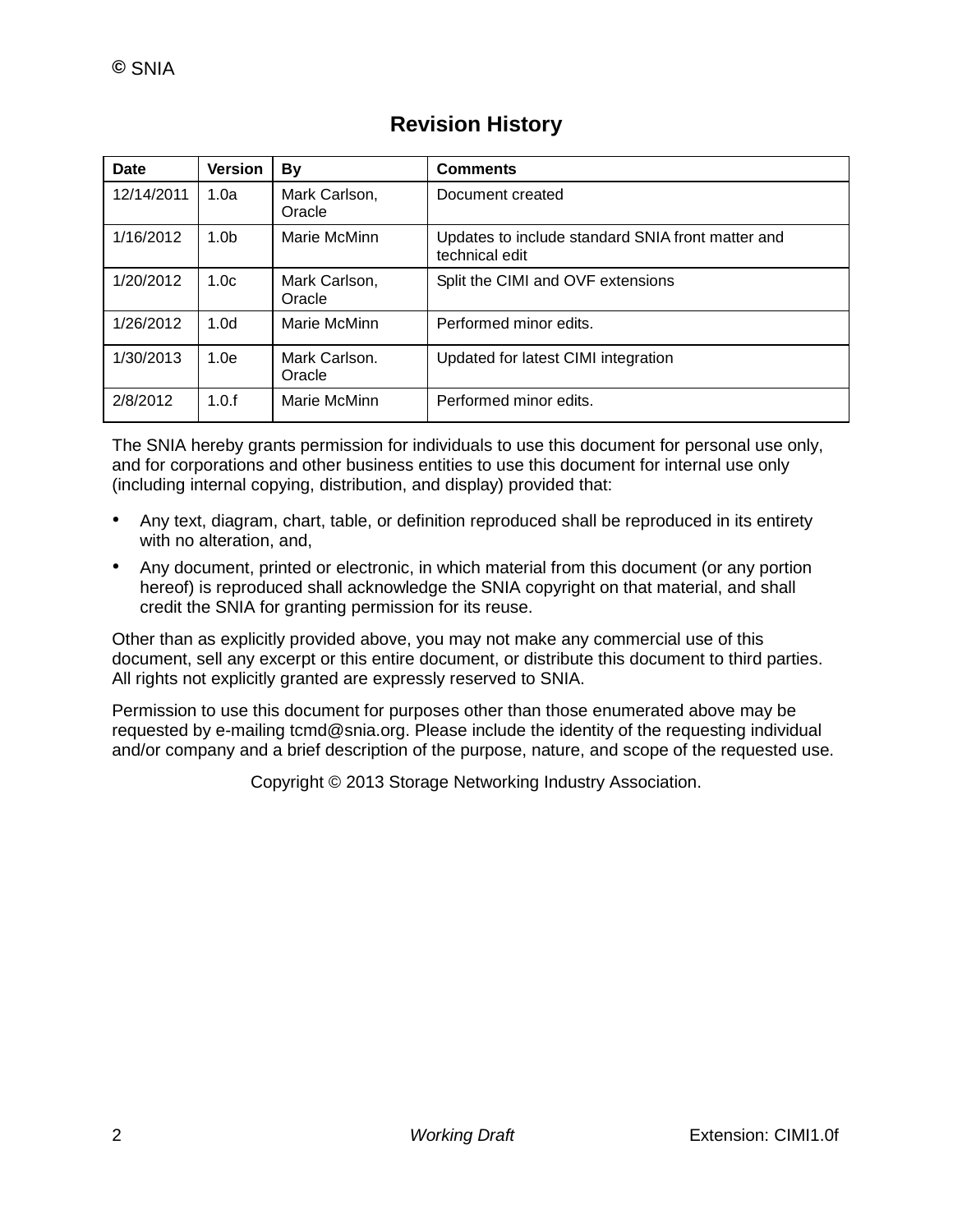## **CIMI CDMI Extension**

This extension to the CDMI international standard supports the DMTF CIMI Standard (DSP 263), which is used to manage an IaaS cloud. Both of these standards can be used together to manage data and storage for IaaS clouds.

#### **Modifications to the current CDMI spec:**

The changes are as follows:

• Support for exporting containers to Cloud Infrastructure Management Interface (CIMI) machines and having them appear as CIMI volumes

#### **1) Insert into Clause 2 – "Normative References"**

DSP 0263

Cloud Infrastructure Management Interface (CIMI) Specification

#### **2) Insert into Clause 3 - "Terms":**

**3.x Cloud Infrastructure Management Interface CIMI** a DMTF standard for managing IaaS

#### **3) Add a table entry to the end of Table 102 in 12.1.1 as follows:**

| <b>Capability Name</b> | <b>Type</b> | <b>Definition</b>                                                                                          |
|------------------------|-------------|------------------------------------------------------------------------------------------------------------|
| cdmi export cimi       | JSON String | If present and "true", this capability indicates that the cloud storage<br>I system supports CIMI exports. |

#### **4) Add a table entry to the end of Table 106 in 12.1.5 as follows:**

| <b>Capability Name</b> | Type               | <b>Definition</b>                                                                             |
|------------------------|--------------------|-----------------------------------------------------------------------------------------------|
| cdmi_export_cimi       | <b>JSON String</b> | If present and "true", this capability indicates that the container<br>supports CIMI exports. |

#### **5) Substitute into 13.1 - <entire section>:**

For all occurrences of "OCCI" in this section, add references to "CIMI" such that the section reads as follows:

CDMI™ containers are accessible not only via CDMI as a data path, but also via other protocols as well. This access is especially useful for using CDMI as the storage interface for a cloudcomputing environment, as [Figure 8](http://cdmi.sniacloud.com/CDMI_Spec/13-Exported_Protocols/13-Exported_Protocols.htm%23XREF_36037_Figure_9_CDMI_and) shows.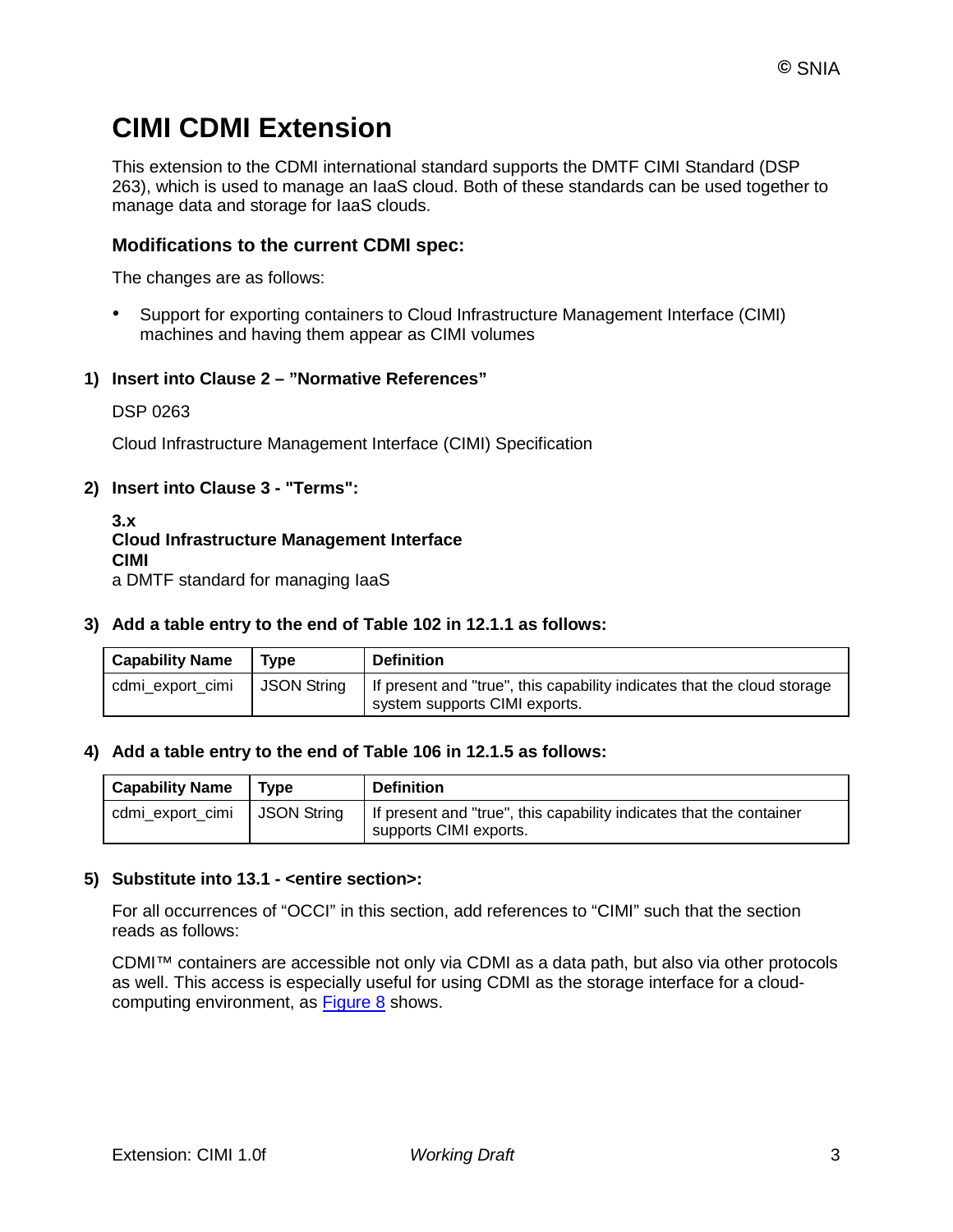

**Figure 8 - CDMI and OCCI/CIMI in an Integrated Cloud Computing Environment**

The exported protocols from CDMI containers may be used by the virtual machines in the cloudcomputing environment as virtual disks on each guest as shown. The cloud computing infrastructure management is shown as implementing either an Open Cloud Computer Interface (OCCI) or a CIMI along with the CDMI interface. With the internal knowledge of the network and the virtual machine manager's mapping of drives, this infrastructure may associate the CDMI containers to the guests using the appropriate exported protocol.

To support exported protocols and improve their interoperability with CDMI, CDMI provides a type of exported protocol that contains information obtained via the CIMI interface or the OCCI interface. In addition, both CIMI and OCCI provide a type of storage that corresponds to a CDMI